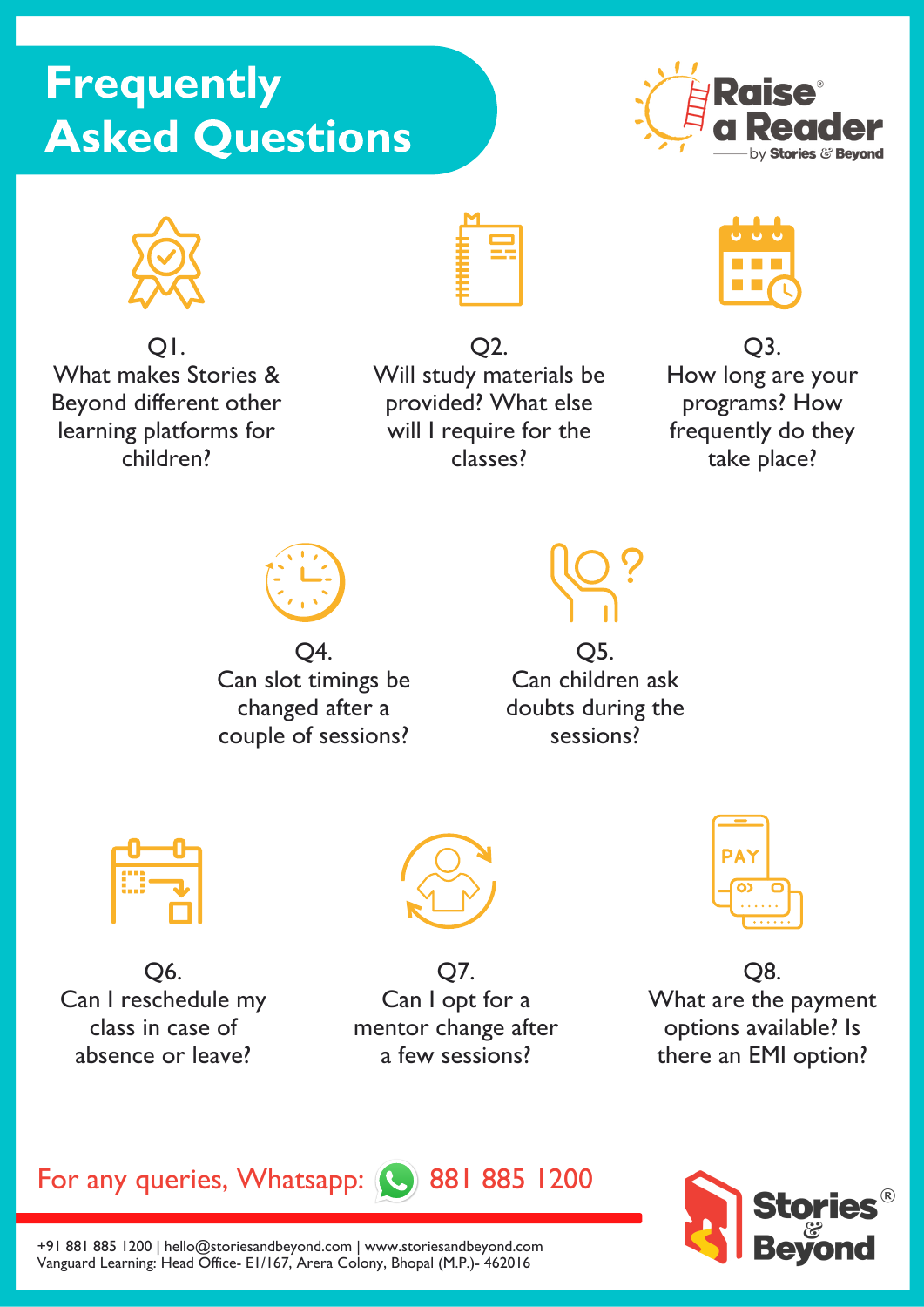

# Q1. What makes Stories & Beyond different other learning platforms for children ?

S&B is certainly not just a regular english learning platform. We use language as a tool to build skills that are difficult to teach in the school curriculum but have a lifelong significance and application for students. These skills are called Life skills. Our "Raise a Reader" program is built around the "SuperSkill of Reading", which is by far neglected in our current education system, and how we can leverage this wonderful SuperSkill to develop 26 Life Skills with our A2Z Reading Approach.

Apart from developing crucial skills, we also nurture mindsets of Growth, Empathy, Curiosity, Hard Work, Kindness, Discipline, etc. through our stories and class discussions.

#### Q2. Will study materials be provided? What else will I require for the classes ?

Yes! We ship a student kit to your address within 3-5 days of enrollment completion at no additional cost. The kit contains a Classic Novel along with our Stories & Beyond Companion Workbook™ and some interesting goodies for your child.

All you need is a Laptop/ Tablet with good audio, video and microphone equipment and a stable internet connection to start your child's journey into a world of immersive reading and learning.

# Q3.How long are your programs? How frequently do they take place ?

Our Raise a Reader Program is available in 4 formats that you can choose from: 1 month (Skill Set Workshop), 3 months (Module) , 6 months (Combo Module) and 10 months (Annual).

The classes are virtual and students have two prefixed sessions each week. The sessions are each for 1.5 hrs, broken down into 4 interactive and fun teaching segments with storytelling, skill set practices and exciting group games. You can choose your batch days from 3 combinations (Mon-Wed / Tue-Thu / Fri-Sat).





+91 881 885 1200 | hello@storiesandbeyond.com | www.storiesandbeyond.com

Vanguard Learning: Head Office- E1/167, Arera Colony, Bhopal (M.P.)- 462016

For any queries, Whatsapp: (8881 885 1200